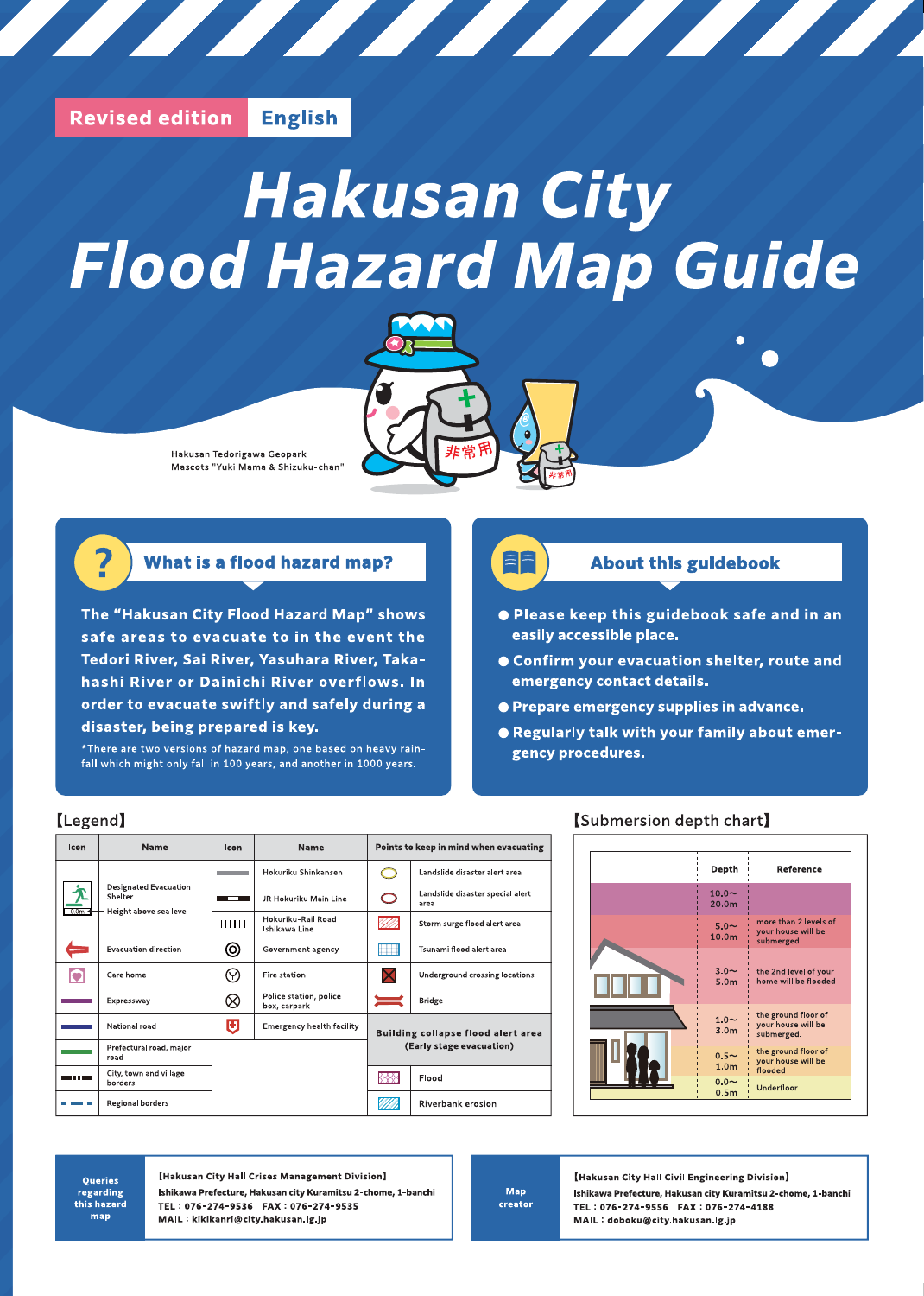# Designated Emergency Evacuation Shelters

|                |                                                                                                        |                  | <b>Address</b>                             | Tel      | <b>Type of disaster</b> |                              |                                |
|----------------|--------------------------------------------------------------------------------------------------------|------------------|--------------------------------------------|----------|-------------------------|------------------------------|--------------------------------|
|                | <b>Name of facility</b>                                                                                | <b>District</b>  |                                            |          | Flood                   | Landslide<br><b>Disaster</b> | Tsunami/<br><b>Storm surge</b> |
| $\mathbf{1}$   | 白山市民交流センターはくさんホール (Hakusan Citizens' Exchange<br>Center "Hakusan Hall")                                | 松任 (Matto)       | 盒光二丁目1番地 (Kuramitsu-2chome-1)              | 274-9591 | $\circ$                 |                              |                                |
| $\overline{2}$ | 石川公民館 (Ishikawa Community Hall)                                                                        | 石川 (Ishikawa)    | 源兵島町332番地1 (Genpeijima-machi-332-1)        | 277-0455 | $\circ$                 | $\overline{a}$               | $\overline{\phantom{0}}$       |
| $\overline{3}$ | 柏野公民館 (Kashiwano Community Hall)                                                                       | 柏野 (Kashiwano)   | 下柏野町 483 番地 (Shimokashiwano-machi-483)     | 276-1282 | $\circ$                 | $\overline{\phantom{a}}$     |                                |
| $\overline{4}$ | 笠間公民館 (Kasama Community Hall)                                                                          | 笠間 (Kasama)      | 笠間町 623 番地1 (Kasama-machi-623-1)           | 276-1283 | $\circ$                 | ۳                            |                                |
| 5              | 宮保公民館 (Miyabo Community Hall)                                                                          | 宮保 (Miyabo)      | 宮保町 1159番地 (Miyabo-machi-1159)             | 276-1284 | $\circ$                 | ÷.                           |                                |
| 6              | 出城公民館 (Dejiro Community Hall)                                                                          | 出城 (Dejiro)      | 成町 406 番地 2 (Nari-machi-406-2)             | 276-1286 | $\circ$                 | ÷.                           |                                |
| $\overline{7}$ | 御手洗公民館 (Mitarashi Community Hall)                                                                      | 御手洗 (Mitarashi)  | 相川町 1566 番地1 (Sogo-machi-1566-1)           | 276-1287 | $\circ$                 | $\overline{a}$               | $\circ$                        |
| 8              | 北陸自動車道緊急避難場所 (Hokuriku Expressway Emergency Evacuation Shelter)                                        | 御手洗 (Mitarashi)  | 相川町 1868 番地2 (Sogo-machi-1868-2)           | ÷        | $\sim$                  | ÷,                           | $\circ$                        |
| 9              | 旭公民館・旭丘体育館 (Asahi Community Hall, Asahigaoka Sports Hall)                                              | 旭 (Asahi)        | 旭丘二丁目 32 番地 (Asahigaoka-2-chome-32)        | 276-1288 | $\circ$                 | $\overline{\phantom{a}}$     | $\overline{\phantom{a}}$       |
| 10             | 中奥公民館 (Nakaoku Community Hall)                                                                         | 中奥 (Nakaoku)     | 中奥町 144番地1 (Nakaoku-machi-144-1)           | 276-1290 | $\circ$                 |                              |                                |
| 11             | 林中公民館 (Hayashinaka Community Hall)                                                                     | 林中 (Hayashinaka) | 乙丸町 461番地 (Otomaru-machi-461)              | 276-1291 | $\circ$                 | $\overline{\phantom{a}}$     | $\overline{\phantom{a}}$       |
| 12             | 光野中学校 (Hikarino Junior High School (sports hall))                                                      | 郷(Gou)           | 番匠町 468 番地1 (Banjo-machi-468-1)            | 276-8823 | $\circ$                 | L.                           |                                |
| 13             | 郷公民館 (Gou Community Hall)                                                                              | 郷(Gou)           | 田中町 230 番地 (Tanaka-machi-230)              | 276-1289 | $\circ$                 | L.                           |                                |
| 14             | 山島公民館 (Yamajima Community Hall)                                                                        | 山島 (Yamajima)    | 安吉町 120番地 (Yasuyoshi-machi-120)            | 276-7764 | 2nd floor<br>only       |                              |                                |
| 15             | 金沢工業大学やつかほリサーチキャンパス65号館 (Kanazawa Institute<br>of Technology Yatsukaho Research Campus Building no.65) | 山島 (Yamajima)    | 八束穂三丁目1番地 (Yatsukaho-3-chome-1)            | 274-7733 | $\circ$                 | ÷.                           |                                |
| 16             | 千代野公民館・千代野児童センター (Chiyono Community Hall, Chiyo-<br>no Youth Center)                                   | 千代野 (Chiyono)    | 千代野西八丁目30番地 (Chiyononishi-8-chome-30)      | 276-2204 | $\circ$                 | L,                           |                                |
| 17             | 旧美川図書館駐車場 (Old Mikawa Library Carpark)                                                                 | 美川 (Mikawa)      | 美川永代町ヲ266番地1 (Mikawa Eitai-machi-o-266-1)  |          | $\circ$                 | ÷                            | $\circ$                        |
| 18             | はくさん信用金庫美川支店屋上 (Hakusan Shinkin Bank Mikawa Branch<br>Rooftop)                                         | 美川 (Mikawa)      | 美川神幸町ソ336番地1 (Mikawa Jinko-machi-336-1)    | 278-2350 | $\circ$                 | ۳                            | $\circ$                        |
| 19             | 美川中学校 (Mikawa Junior High School (sports hall))                                                        | 美川 (Mikawa)      | 美川浜町夕5番地 (Mikawahama-machi-yu-5)           | 278-2364 | $\circ$                 | $\overline{\phantom{a}}$     | $\circ$                        |
| 20             | 美川スポーツセンター (Mikawa Sports Center)                                                                      | 美川 (Mikawa)      | 美川浜町夕6番地 (Mikawahama-machi-6)              | 278-6090 | $\circ$                 | $\overline{\phantom{a}}$     | $\circ$                        |
| 21             | 湊小学校 (Minato Elementary School (Sports hall))                                                          | 湊 (Minato)       | 湊町カ307番地 (Minato-machi-ka-307)             | 278-2244 | $\circ$                 | $\circ$                      | $\circ$                        |
| 22             | 湊防災コミュニティセンター (Minato Disaster Prevention Community Center))                                           | 湊 (Minato)       | 湊町ヨ70番地1 (Minato-machi-yo-70-1)            | 278-2002 | $\circ$                 | $\circ$                      | O                              |
| 23             | 白山青年の家 (Hakusan Youth Recreation Hall)                                                                 | ーノ宮 (Ichinomiya) | 八幡町戌142番地 (Yahata-machi-142)               | 272-3695 | $\circ$                 | $\circ$                      |                                |
| 24             | 朝日小学校 (Asahi Elementary School (sports hall))                                                          | 鶴来 (Tsurugi)     | 鶴来日吉町口 111番地 (Tsurugihiyohi-machi -ro-111) | 272-1611 | $\circ$                 | $\circ$                      |                                |
| 25             | 広陽小学校 (Kouyou Elementary School (sports hall))                                                         | 林 (Hayashi)      | 知気寺町と77番地2 (Chikiji-machi-to-77-2)         | 273-4131 | $\circ$                 | $\circ$                      | ٠                              |
| 26             | 林公民館 (Hayashi Community Hall)                                                                          | 林 (Hayashi)      | 道法寺町へ24番地 (Douhouji-machi-he-24)           | 272-1746 | $\circ$                 | $\circ$                      |                                |
| 27             | 明光小学校 (Meikou Elementary School (sports hall))                                                         | 舘畑 (Tachihata)   | 井口町は1番地4 (Inokuchi-machi-ha-1-4)           | 272-1118 | $\circ$                 | $\circ$                      | $\overline{\phantom{0}}$       |
| 28             | 舘畑公民館 (Tatehata Community Hall)                                                                        | 舘畑 (Tachihata)   | 日向町イ19番地 (Hyuga-machi-i-19)                | 272-1041 | $\circ$                 | $\overline{\phantom{a}}$     | $\overline{\phantom{0}}$       |
| 29             | 河内ウッディホール (Kawachi Woody Hall)                                                                         | 河内 (Kawachi)     | 河内町江津い 30番地 (Kawachi-machi-Gozu-i-30)      | 273-4133 | $\circ$                 | $\circ$                      |                                |
| 30             | 鳥越小学校 (Torigoe Elementary School (sports hall))                                                        | 鳥越 (Torigoe)     | 上野町オ1番地 (Kamino-machi-o-1)                 | 254-2219 | $\circ$                 | $\circ$                      |                                |
| 31             | 鳥越中学校 (Torigoe Junior High School (sports hall))                                                       | 鳥越 (Torigoe)     | 釜清水町チ140番地 (Kamashimizu-machi-chi-140)     | 254-2319 | $\circ$                 | $\circ$                      | $\overline{\phantom{a}}$       |
| 32             | 鳥越ふるさとセンター (Torigoe Furusato Center)                                                                   | 鳥越 (Torigoe)     | 上吉谷町甲99番地 (Kamiyoshitani-machi-shin-99)    | 255-5066 | $\circ$                 | $\circ$                      | ٠                              |
| 33             | 白嶺小中学校 (Hakurei Elementary and Junior High School (sports hall))                                       | 尾口(Oguchi)       | 瀬戸申66番地(Seto-Saru-66)                      | 256-7145 | $\circ$                 | $\circ$                      |                                |
| 34             | 金沢工業大学白山麓キャンパスイノベーションハブ (Kanazawa Institute<br>of Technology Hakusanroku Campus Innovation Hub)        | 尾口 (Oguchi)      | 瀬戸辰3番地1 (Seto-Tatsu-3-1)                   | 256-7170 | $\circ$                 | $\circ$                      |                                |

<u> 1977 - Johann John Stein, Amerikaansk filosoof beste beste beste beste beste beste beste beste beste beste b</u>

# Other Facilities

|                       | <b>Name of facility</b>                                        | <b>Address</b>                           | <b>Tel</b> |
|-----------------------|----------------------------------------------------------------|------------------------------------------|------------|
|                       | 白山市役所 (Hakusan City Office)                                    | 盒光二丁目1番地 (Kuramitsu-2-1)                 | 276-1111   |
|                       | 美川支所 (Mikawa Branch)                                           | 美川浜町ヨ103番地 (Mikawahama-machi-Yo-103)     | 278-3200   |
|                       | 鶴来支所 (Tsurugi Branch)                                          | 鶴来本町四丁目ヌ85番地 (Tsurugihon-machi-4c-Nu-85) | 272-1111   |
| <b>City Hall</b>      | 河内市民サービスセンター (Kawachi Citizen Service Center)                  | 河内町福岡 77番地 (Kawachi-machi-Fukuoka-77)    | 272-1100   |
|                       | 吉野谷市民サービスセンター (Yoshinodani Citizen Service Center)             | 佐良二136番地 (Sarani-136)                    | 255-5011   |
|                       | 鳥越市民サービスセンター (Torigoe Citizen Service Center)                  | 別宮町口170番地 (Betsumiya-machi-Ro-170)       | 254-2011   |
|                       | 尾口市民サービスセンター (Oguchi Citizen Service Center)                   | 瀬戸午10番地 (Setoushi-10)                    | 256-7011   |
|                       | 白峰市民サービスセンター (Shiramine Citizen Service Center)                | 白峰八157番地 (Shiramine-Ha-157)              | 259-2011   |
| <b>Police Station</b> | 白山警察署 (Hakusan Police Station)                                 | 盒光九丁目11番地1 (Kuramitsu-9-11)              | 216-0110   |
|                       | 白山警察署鶴来庁舎 (Hakusan Police Station Tsurugi Government Building) | 月橋町 644番地 (Tsukihashi-machi-644)         | 272-1161   |
|                       | 白山野々市広域消防本部 (Hakusan Nonoichi City Wide Area Fire Department)  | 三浦町 255番地1 (Miura-machi-255)             | 276-1119   |
|                       | 松任消防署 (Matto Fire Department)                                  | 三浦町 255番地1 (Miura-machi-255)             | 276-6119   |
|                       | 松任消防署千代野分署 (Matto Fire Department Chiyono Branch Office)       | 北安田町 861番地1 (Kitayasuda-machi-861-1)     | 275-2119   |
| <b>Fire Station</b>   | 鶴来消防署 (Tsurugi Fire Department)                                | 明島町山84番地1 (Akarajimamachi-yama-84-1)     | 273-9119   |
|                       | 美川消防署 (Mikawa Fire Department)                                 | 鹿島町140番地1 (Kashima-machi-140)            | 278-6119   |
|                       | 白山消防署 (Hakusan Fire Department)                                | 吉野夏111番地1 (Yoshino-Natsu-111)            | 255-8119   |
|                       | 白山消防署白峰分署 (Hakusan Fire Department Shiramine Branch Office)    | 白峰八103番地3 (Shiramine-Ha-103-3)           | 259-2119   |
|                       | 公立松任石川中央病院 (Public Matto Ishikawa Central Hospital)            | 盒光三丁目8番地 (Kuramitsu-3-8)                 | 275-2222   |
| Hospital              | 公立つるぎ病院 (Tsurugi Hospital)                                     | 鶴来水戸町ノ1番地 (Tsurugi, Mito-machi-No-1)     | 272-1250   |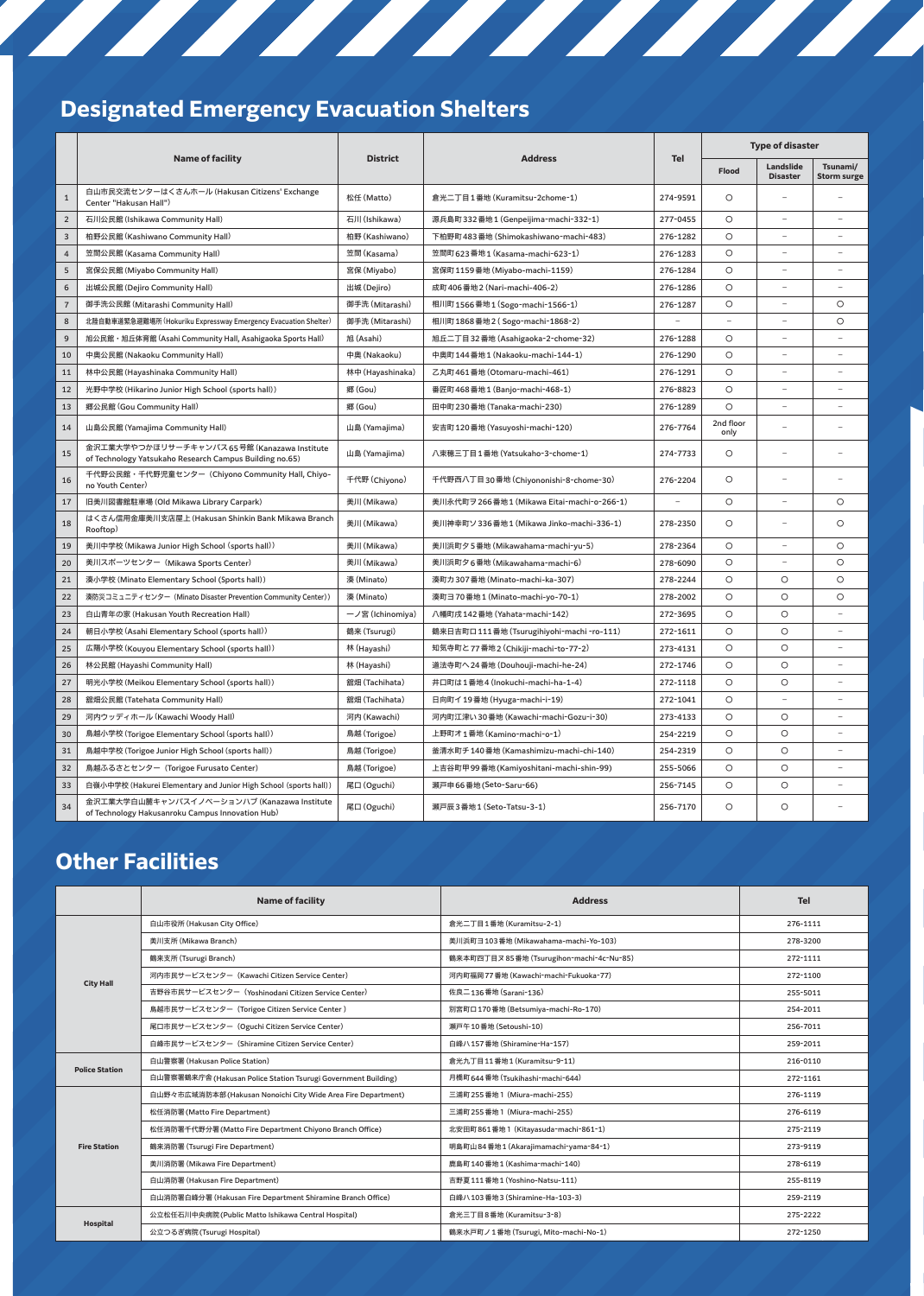

# **Weather and Evacuation Information Sources and Communication Methods During a Disaster**

\*Created on a separate sheet

**Information Transmission Route** 



Weather and evacuation information as well as the transmission route to citizens is displayed in the diagram below.



Please actively gather the latest weather and evacuation information from television and radio broadcasts. Information can also be obtained using your computer or smartphone.

| <b>Disaster Prevention Ishikawa</b>                                  | http://www.hrr.mlit.go.jp/kanazawa/bousai-info-ishikawa/index.html |  |
|----------------------------------------------------------------------|--------------------------------------------------------------------|--|
| Ishikawa Prefecture disaster pre-<br>vention and weather information | http://www.micosfit.jp/ishikawa_pref_bousai/                       |  |
| Kanazawa Local Meteorological<br><b>Office homepage</b>              | https://www.jma-net.go.jp/kanazawa/                                |  |

You can also access the websites using the QR code.

#### ■ Hakusan City email distribution service \*disaster prevention email

Here in Hakusan City, we are operating a service which distributes disaster prevention, weather and sightseeing information to those who register to the service (Free registration).

To register through the Hakusan City homepage: To register through your smartphone:

https://mail.cous.jp/hakusan/ hakusan@entry.mail-dpt.jp



You can also access the websites using the QR code.

## **NTT Disaster Voice Message Board**

During emergency situations phonelines may become congested, in such cases please use the disaster voice message board.

 $\mathbf{0}$ 

| To "Record" a<br>message    |  |
|-----------------------------|--|
| To "Listen" to a<br>message |  |



Those calling from a disaster afflicted area, please dial your home phone number beginning from the area code. For those calling from outside a disaster afflicted area, please dial the number of the person you wish to contact beginning with the area code.



Record (no longer than 30 seconds)

Listen

#### **Mobile Phone Disaster Message Board**

You can leave a written message for others to see during a disaster using your mobile phone. Using the "Disaster Message Board" set up by your mobile phone provider, you can register and confirm the safety of people in disaster afflicted areas.

Use of the above disaster message board via smartphone requires a different method, so please contact your mobile phone provider.

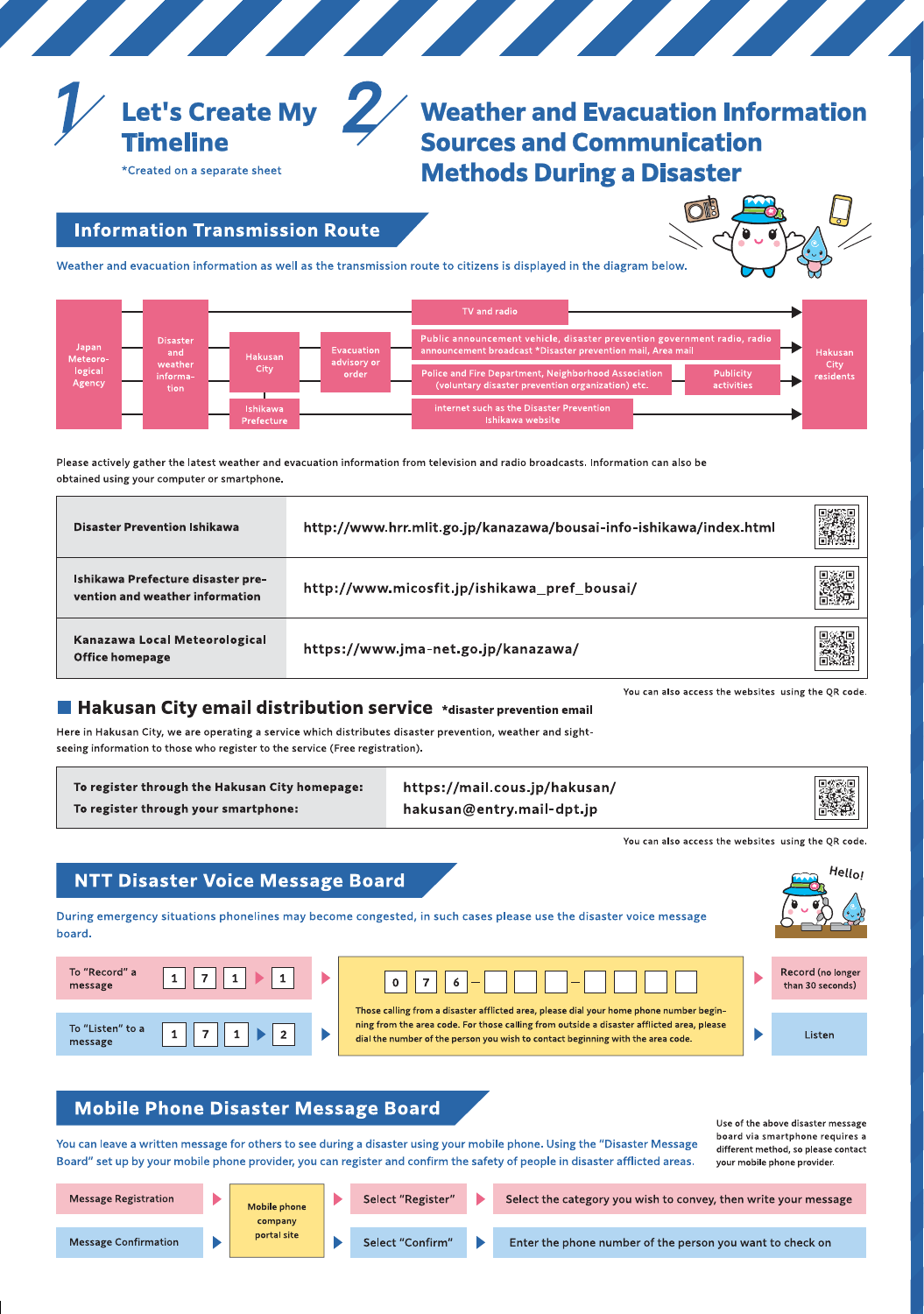

# **Tsunami, Storm Surge & High Waves**

## Tsunami, Storm Surge and High Waves Warnings and Alerts

Ø

At the Japan Meteorological Agency, when a Tsunami is predicted to occur, we aim to announce a tsunami alert (giant or regular tsunami) or tsunami caution approximately 3 minutes after the occurrence of an earthquake. Furthermore, when a disaster caused by a storm surge or high waves is predicted to occur, the storm surge and high waves alert or caution will be announced.



#### ■ Types of tsunami alerts and cautions \* Alerts regarding giant tsunami are classed under special alerts.

|                                  |                                                                                                                      | Tsunami height to be announced                                                                                                                                                                                                                                            |                                                         | <b>Estimated damage and appropriate action</b><br>to be taken                                                                                                                                                                                                       |  |  |
|----------------------------------|----------------------------------------------------------------------------------------------------------------------|---------------------------------------------------------------------------------------------------------------------------------------------------------------------------------------------------------------------------------------------------------------------------|---------------------------------------------------------|---------------------------------------------------------------------------------------------------------------------------------------------------------------------------------------------------------------------------------------------------------------------|--|--|
| <b>Type</b>                      | Announcement criteria                                                                                                | Numeric announcement<br>(Tsunami height classification)                                                                                                                                                                                                                   | Announcement<br>in the case of a<br>giant<br>earthquake |                                                                                                                                                                                                                                                                     |  |  |
|                                  |                                                                                                                      | Over 10m<br>(10m< estimated height)                                                                                                                                                                                                                                       |                                                         | Wooden framed houses will be completely destroyed or                                                                                                                                                                                                                |  |  |
| <b>Giant</b><br>tsunami<br>alert | When the predicted tsunami<br>wave height is over 3m.                                                                | 10 <sub>m</sub><br>(5m <estimated height≤10m)<="" td=""><td>Giant</td><td>swept away, and people will be swallowed by the strong<br/>flow of water. Those on the coast or riverside, please<br/>immediately evacuate to a safe place such as high ground</td></estimated> | Giant                                                   | swept away, and people will be swallowed by the strong<br>flow of water. Those on the coast or riverside, please<br>immediately evacuate to a safe place such as high ground                                                                                        |  |  |
|                                  |                                                                                                                      | 5 <sub>m</sub><br>(3m <estimated height≦5m)<="" td=""><td></td><td>or evacuation shelter.</td></estimated>                                                                                                                                                                |                                                         | or evacuation shelter.                                                                                                                                                                                                                                              |  |  |
| <b>Tsunami</b><br>alert          | When the predicted tsunami<br>height is over 1m but under<br>3m.                                                     | 3m<br>(1m <estimated height)<br=""><math>\leq</math>3m)</estimated>                                                                                                                                                                                                       | Large                                                   | The tsunami will reach buildings at low elevation and<br>cause flood damage. People will be swallowed by the<br>strong flow of water. Those on the coast or riverside,<br>please immediately evacuate to a safe place such as<br>high ground or evacuation shelter. |  |  |
| <b>Tsunami</b><br>caution        | When the height of the<br>predicted tsunami is between<br>0.2m and 1m and there is a<br>risk of damage being caused. | 1 <sub>m</sub><br>$(0.2m \le$ estimated height<br>$\leq 1m$                                                                                                                                                                                                               | (Not shown)                                             | Those in the sea will be swept away by the strong flow<br>of water, cultivation rafts will be swept away and small<br>boats capsized. Those in the sea please immediately<br>get out of the water and move away from the coast.                                     |  |  |

Source: Japan Meteorological Agency Homepage (https://www.data.jma.go.jp/svd/eqev/data/joho/tsunamiinfo.html)

## Storm surge and high wave forecast types

| <b>Announcement conditions</b><br><b>Type</b> |                                            | <b>Type</b>                 | <b>Announcement conditions</b>              |  |  |
|-----------------------------------------------|--------------------------------------------|-----------------------------|---------------------------------------------|--|--|
| <b>Storm surge</b><br>alert                   | Predicted tide level being over 1.2m       | <b>High wave</b><br>alert   | Predicted wave height of 5.0m and above     |  |  |
| <b>Storm surge</b><br>caution                 | Predicted tide level between 0.8m and 1.2m | <b>High wave</b><br>caution | Predicted wave height between 3.0m and 5.0m |  |  |

## Evacuation information

## **Swiftly evacuate to higher elevation**

Evacuate swiftly and calmly to higher ground and away from the sea.



#### **Evacuate on foot where possible**

Evacuating by car may lead to traffic congestion and elevated risk, so please evacuate by foot where possible.

#### **Obtain information from a trustworthy source**

Make sure you obtain current information from reliable sources such as the local government disaster prevention transmissions, television and radio.



#### **Stay away from rivers and the sea**

Following an earthquake occurrence or alert/caution announcement, rivers and coastal areas become high risk. Those fishing or at the beach should swiftly move away from the water and evacuate to higher ground.



#### **Adhere to evacuation instructions** (emergency)

If evacuation instructions are announced. please abide by them and swiftly retreat to a safe location on higher ground.

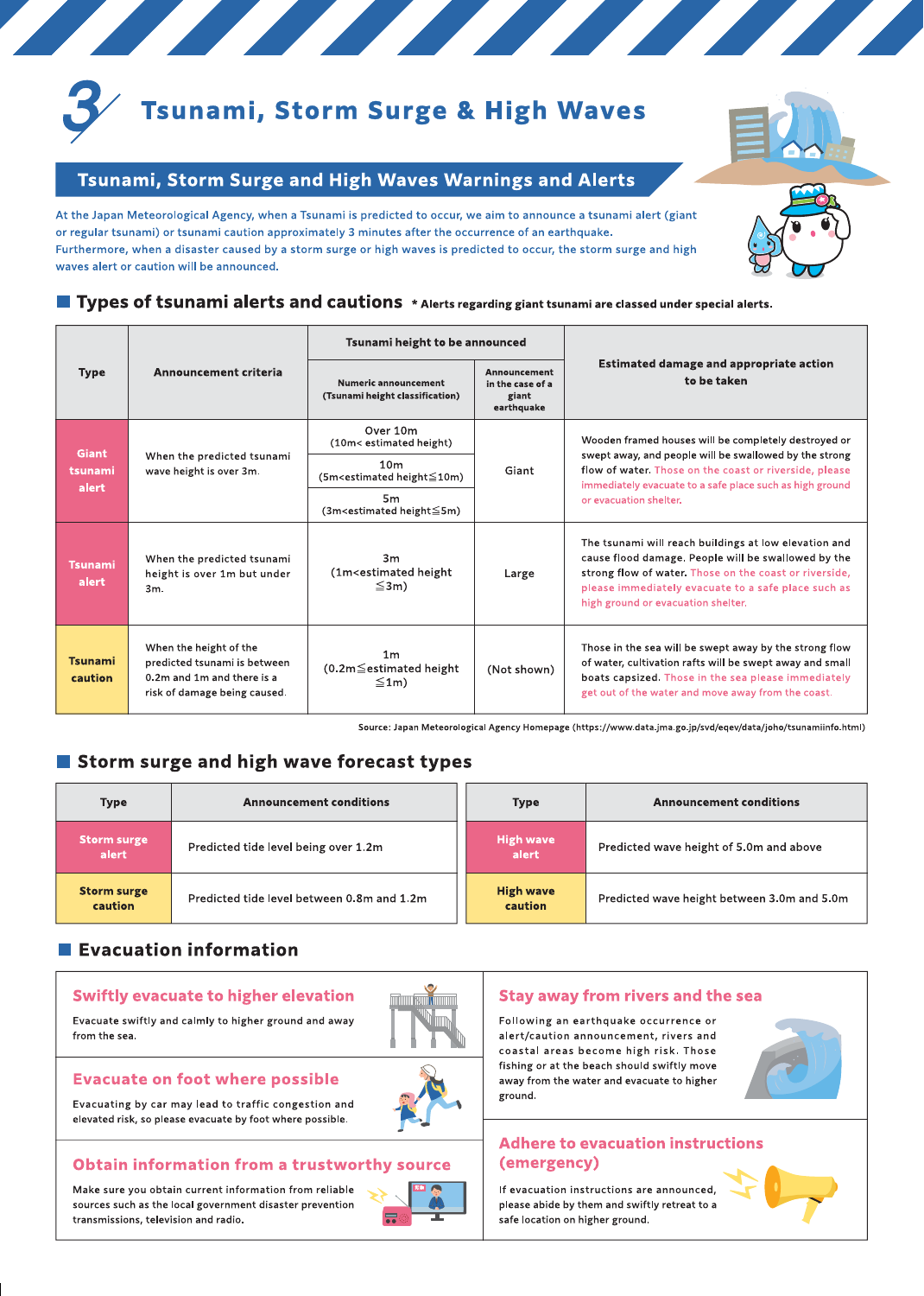



## **Area Designation**

In order to protect the lives and property of our citizens from landslide disasters which occur all over the country every year, Ishikawa Prefecture conducts terrain surveys in accordance with the Sediment Prevention Disasters Act, and is raising awareness of areas within Hakusan City which are at risk from landslide disasters using the below zones.

<u> The Barbara and a shear and a shear and a shear and a shear and a shear and a shear and a shear and a shear and a shear and a shear and a shear and a shear and a shear and a shear and a shear and a shear and a shear and </u>

#### **Landslide Caution Area Alert (yellow zone)**

An area which carries a risk of causing harm to the lives of local residents in the case of a landslide.

#### Landslide danger level

You can check the landslide danger level for your area by accessing the link below.

**Ishikawa Prefecture Landslide Disaster Information System** 

https://sabo.pref.ishikawa.lg.jp



**Landslide Special Caution Area Alert (red zone)** 

An area which carries a risk of causing considerable harm to the lives of

local residents and damage to buildings in the case of a landslide.

# **Evacuation Information and River Water Levels**



|                                                        | <b>River</b>                 |                              |                                    |                                           |                                     |
|--------------------------------------------------------|------------------------------|------------------------------|------------------------------------|-------------------------------------------|-------------------------------------|
| <b>Flood</b><br><b>Occurrence!</b>                     | Tedori<br>River<br>(Tsurugi) | Dainichi<br>River<br>(Bekku) | Takahashi<br>River<br>(Tonodagawa) | Yasuhara<br>River<br>(Yasuhara<br>Ohashi) | <b>Danger</b><br>level              |
|                                                        | 10.1 <sub>m</sub>            | 4.7m                         | 1.5 <sub>m</sub>                   | 4.1 <sub>m</sub>                          | 5                                   |
| High risk of flooding<br>water level                   | 3.0 <sub>m</sub>             |                              | 1.2 <sub>m</sub>                   | 2.9 <sub>m</sub>                          | $\overline{\mathbf{4}}$<br>(danger) |
| <b>Evacuation water</b><br>level                       | 2.3 <sub>m</sub>             |                              | 1.0 <sub>m</sub>                   | 2.5 <sub>m</sub>                          | 3<br>(alert)                        |
| <b>Flood caution water</b><br>V level                  | 1.4 <sub>m</sub>             | 2.0 <sub>m</sub>             | 0.9 <sub>m</sub>                   | 2.2 <sub>m</sub>                          | $\overline{2}$<br>(caution)         |
| <b>Flood prevention</b><br>team standby water<br>level |                              | 1.5 <sub>m</sub>             | 0.7 <sub>m</sub>                   | 1.6 <sub>m</sub>                          |                                     |
| Ordinary water level                                   |                              |                              |                                    |                                           | 1                                   |
| Regular water level                                    |                              |                              |                                    |                                           |                                     |

#### **Flood disaster has already occurred**

Take best measures in order to protect your life.

#### **Evacuation Instruction (emergency)**

A very dangerous situation. Immediately evacuate to the nearest evacuation shelter. For those who do not have enough time to do so, please evacuate to a tall and strong building and wait to be rescued.

#### Prepare to evacuate (elderly citizens start evacuating)

There is a high risk of flooding so please start preparing to evacuate. Elderly citizens, families with young children and those with physical disabilities please start evacuating to the nearest shelter immediately.

**Caution** 

Please confirm the location and route to your nearest evacuation shelter using the hazard map etc.

Flood disaster danger level You can check the flood disaster danger level using the below link.

**Ishikawa Prefecture Comprehensive River Information System** 

http://kasen.pref.ishikawa.jp/

**Ishikawa Prefecture River Information** 



For smartphone access use this QR code. ▶